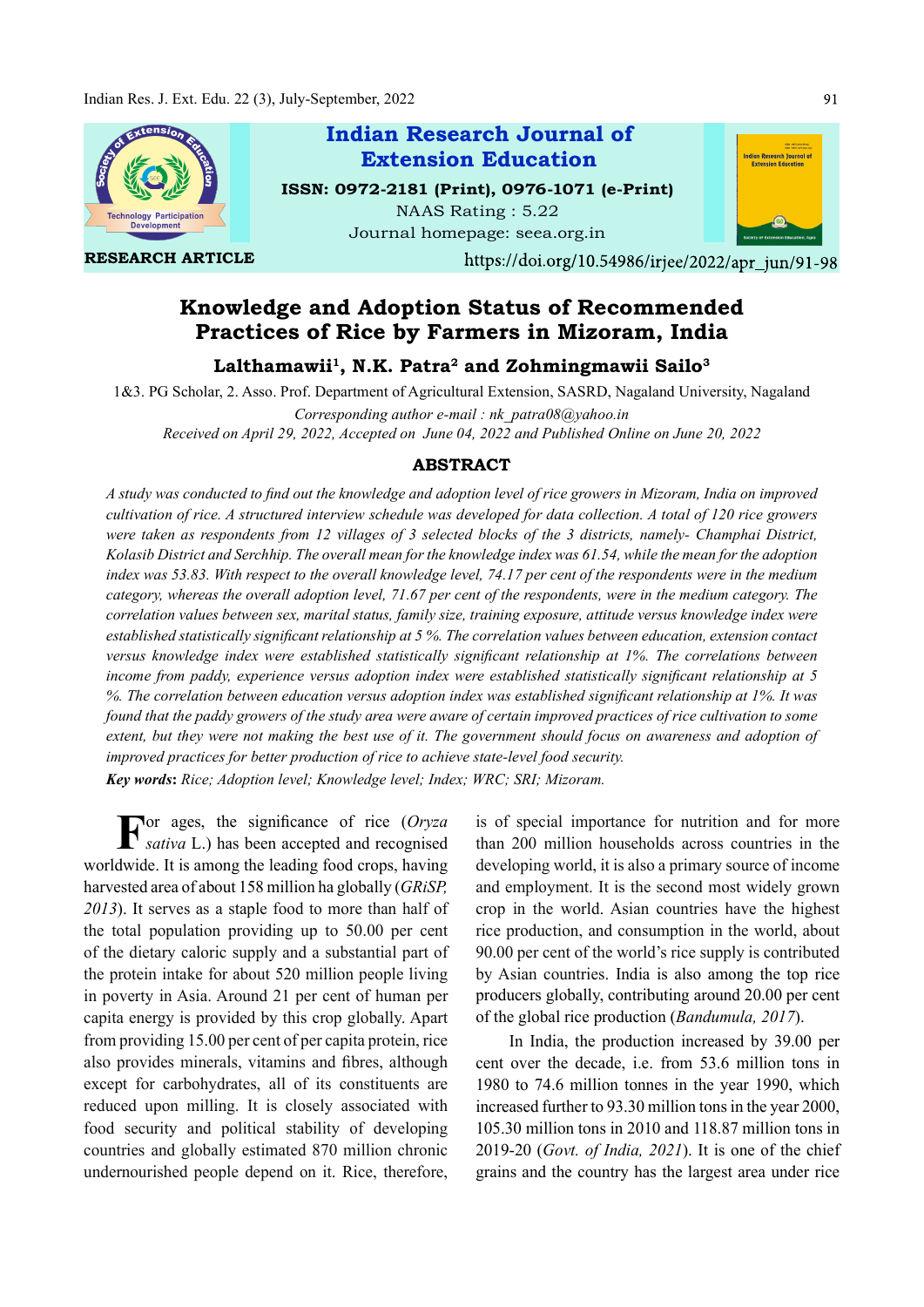cultivation. In north eastern region of India, it is the principal crop occupying 3.52 m ha (7.8 per cent) with a production of 6.57 mt and a productivity of 2.05 t ha<sup>-1</sup>(Govt. of India, 2015). Mizoram is one of the states in North-East India, having an area of 21,081 km2 with a population of 10,97,206 (Govt. of India, 2011). Mizoram literally means "the land of the hill people". Rice is the staple food of Mizoram and is consumed by all of the people of the state. Agriculture has been the major occupation of 70.00 per cent of the population for ages (Patra and Babu, 2020).

The shifting cultivation has been the predominant cropping system and around 70 per cent of the farmers are following this. The state has 36,858 ha of land under rice cultivation and has a production of 61,516 MT. Rice is the major crop cultivated in this state and is cultivated under jhum cultivation and Wet Rice Cultivation (WRC). It is cultivated by 26.69 per cent of the farmers and among them, 5.85 per cent practised WRC. The average requirement of rice of the state per year is 20,55,924 qtls whereas the total production of rice by farmers of Mizoram (during 2016-17) was 6,15,160 qtls. The total production of the state provides 29.92 per cent of the requirement leaving a deficiency of 70.08 per cent of the requirement. Even though rice is cultivated majorly by the farmers of the state, the productivity is low and only 35.00 per cent (13,400 ha) is under High Yielding Variety and 2.29 per cent under Hybrid Rice cultivation. There are not enough surpluses to feed the non-farming community.

The WRC area has to meet the demands for higher production of this food grain whereas the present scenario shows that much of this demand is still not met from existing wet rice cultivation areas, and a larger percentage of the demand is filled up by importing from other states of the country. The areas of WRC were increased by 28.40 per cent during 2011, while the food grain production increased by 10.00 per cent (Lallianthanga et al. 2013). However, the state's rice production was hardly 30.00 per cent of its consumption, which indicates that in order to meet the consumption demands of the state, there is still more to be achieved. To increase the production, the department of agriculture, the government of Mizoram, has introduced improved cultivation practices in rice cultivation.

Therefore, it is important to study the extent of the adoption of improved cultivation practices by rice growers in the state.

### METHODOLOGY

The present study was conducted in the state of Mizoram, which is constituted of eight districts, namely, Aizawl District, Kolasib District, Lunglei District, Saiha District, Champhai district, Lawngtlai District, Mamit district and Serchhip district. Out of these districts, three districts, namely Champhai district, Kolasib district and Serchhip district, have been purposively selected for the study based on the highest production, acreage and productivity of rice among the districts (Govt. of Mizoram, 2018). Further, Bilkhawthlir RD block, Champhai RD block and Serchhip RD Block were purposively selected from Kolasib district, Champhai district and Serchhip district, respectively, based on the intensive cultivation of rice and availability of rice growers as respondents. A total of 12 villages (i.e., 4 villages from each of the selected districts) were purposively selected and included in the study.

 A total of 120 experienced rice growers were selected, with 10 growers from each of the selected villages. The descriptive research design was used for this study. Data were collected by interviewing the respondents using a structured interview schedule which was developed for this study. The collected data were classified, tabulated and analysed using frequency, percentage, mean, standard deviation and correlation. Further, the knowledge adoption index was calculated by adopting the formula of achieved score against knowledge and adoption of each respondent, divided by maximum achievable score and multiplied by 100. Subsequently, a relationship study between socioeconomic variable versus knowledge index and adoption index was conducted to test the following 2 hypotheses, viz.,  $H_0$ 1: There was no association between various socio-economic variables and level of knowledge. And  $H<sub>o</sub>$ 2: There was no association between various socioeconomic variables and status of adoption.

#### RESULTS AND DISCUSSION

The results of the investigation are discussed with the help of statistical analysis. In the study area, farmers are practicing Wet Rice Cultivation (WRC) and System of Rice Intensification (SRI). About 78.33 per cent of respondents were practising WRC and the remaining 21.67 per cent farmers were practising SRI. The knowledge and adoption level of the respondents on the recommended practices in rice cultivation are discussed as follows.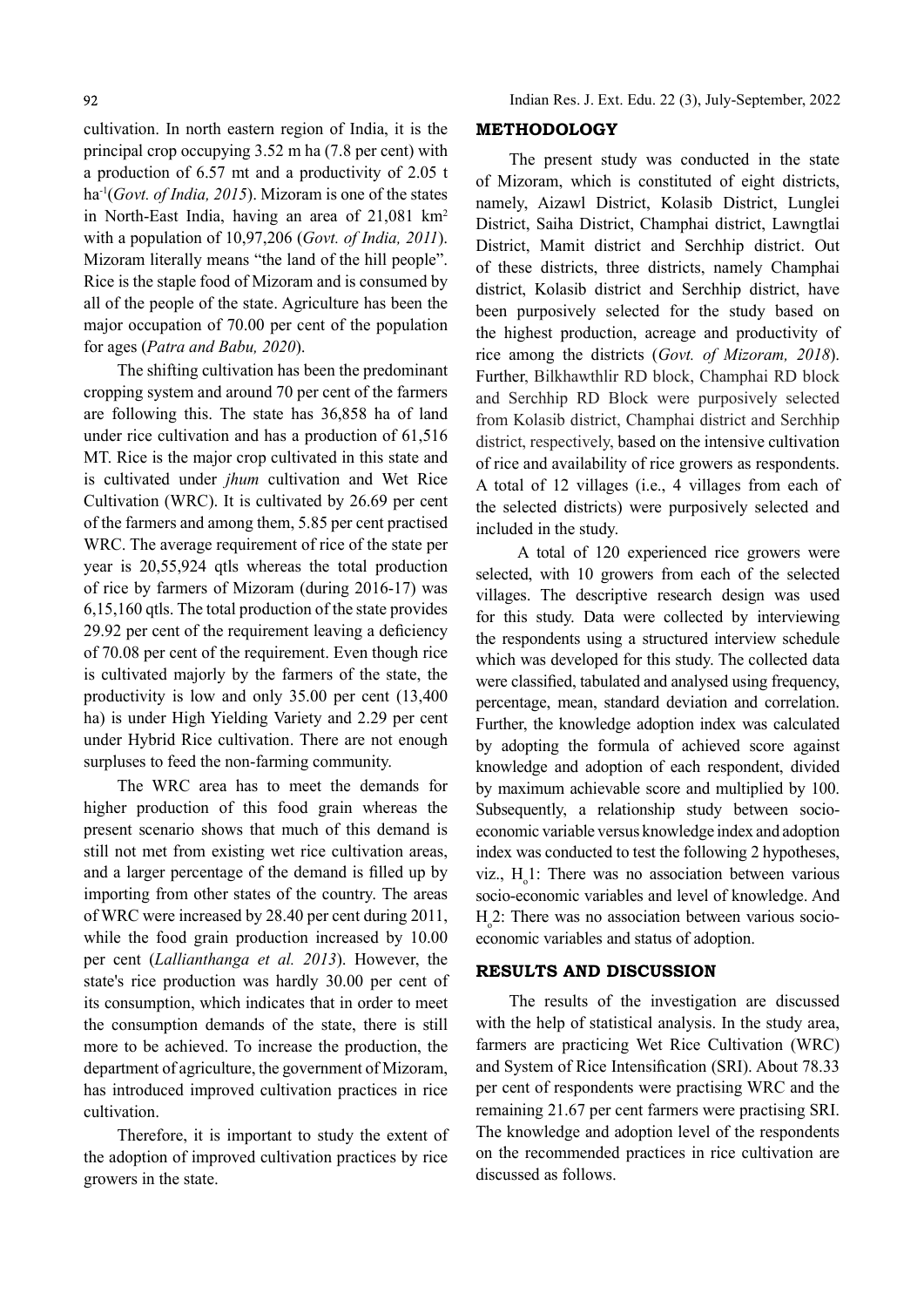Indian Res. J. Ext. Edu. 22 (3), July-September, 2022

Knowledge and adoption level of farmers practicing WRC : Recently, India has been pursuing consistent economic growth with significant poverty (Ao and Patra, 2018). To maintain consistent growth and reduce poverty, proper adoption of improved technologies in each sector is unavoidable. Further, farming is the main occupation in the region (Benjongtoshi and Patra, 2021). So, the agriculture sector is not an exception. The study has found that all of the WRC farmers had full knowledge on the recommended practices regarding land preparation. It was found that the majority of the respondents (92.55%) had full knowledge of recommended seed selection method of WRC with regard to the seed rate recommended for WRC, 43.62 per cent had partial knowledge, and 11.70 per cent had full knowledge.

It is also found that 58.51 per cent of the respondents had partial knowledge and 9.58 per cent with full knowledge of the recommended nursery area in WRC. Regarding seed treatment, 93.62 per cent had partial knowledge and 1.06 per cent of the respondents with full knowledge. Table 1 also shows that 14.89 per cent had partial knowledge regarding the recommended dose of fertilizer for nurseries under WRC. It is also found that 78.73 per cent had full knowledge and 20.21 per cent of the respondents with partial knowledge regarding the recommended time of sowing for WRC.

The study reveals that among the respondents

practicing WRC, 80.85 per cent had full knowledge, remaining 19.15 per cent of the respondents with partial knowledge regarding the recommended time of transplanting for WRC. It was also found that 89.36 per cent had full knowledge and 9.58 per cent of the respondents with partial knowledge. On the other hand, 77.66 per cent had partial knowledge, while 7.45 per cent with full knowledge regarding recommended spacing for transplanting under WRC. It was also found that 97.87 per cent had full knowledge, and 2.13 per cent of the respondents had partial knowledge regarding the number of seedlings per hill as recommended for WRC.

For fertilizer management, only 5.32 per cent had full knowledge, while 41.49 percent of the respondents had partial knowledge regarding fertilizer application as recommended for WRC. Patra and Kense (2020) also reported about inadequate knowledge on fertilizer application of mandarin growers in Nagaland, India. It was found that 41.49 per cent of the respondents had partial knowledge in respect of recommended insect pest management for WRC. The table also reveals that 69.15 per cent had partial knowledge regarding recommended disease management for WRC. It is also found that 52.13 per cent had full knowledge and 47.87 per cent of the respondents had partial knowledge regarding recommended weed management practices under WRC.

|                                   |                  | adoption of recommended practices (N-94) |                |                |                  |               |                |               |              |               |                  |                |
|-----------------------------------|------------------|------------------------------------------|----------------|----------------|------------------|---------------|----------------|---------------|--------------|---------------|------------------|----------------|
|                                   |                  | Knowledge                                |                |                |                  |               | Adoption       |               |              |               |                  |                |
| Recommended practice              |                  | Full                                     |                | Partial        |                  | No            |                | Full          |              | Partial       |                  | N <sub>o</sub> |
|                                   | No.              | $\frac{0}{0}$                            | No.            | $\frac{0}{0}$  | No.              | $\frac{0}{0}$ | No.            | $\frac{0}{0}$ | No.          | $\frac{0}{0}$ | No.              | $\frac{0}{0}$  |
| Land preparation                  | 94               | 100                                      | $\mathbf{0}$   | $\overline{0}$ | $\mathbf{0}$     | $\theta$      | 94             | 100           | $\mathbf{0}$ | 0.00          | $\mathbf{0}$     | 0.00           |
| Seed selection                    | 87               | 92.55                                    | 5              | 5.32           | 2                | 2.13          | 86             | 91.49         | 6            | 6.38          | 2                | 2.13           |
| Seed rate                         | 11               | 11.70                                    | 41             | 43.62          | 42               | 44.68         | 5              | 5.32          | 43           | 45.74         | 46               | 48.94          |
| Nursery area                      | 9                | 9.58                                     | 55             | 58.51          | 30               | 31.91         | $\theta$       | 0.00          | 36           | 38.30         | 58               | 61.70          |
| Seed treatment                    | 1                | 1.06                                     | 88             | 93.62          | 5                | 5.32          | $\theta$       | 0.00          | 46           | 48.94         | 48               | 51.06          |
| Fertilizer application in nursery | $\boldsymbol{0}$ | 0.00                                     | 14             | 14.89          | 80               | 85.11         | $\theta$       | 0.00          | $\theta$     | 0.00          | 94               | 100            |
| Sowing time                       | 74               | 78.73                                    | 19             | 20.21          | $\mathbf{1}$     | 1.06          | 57             | 60.64         | 34           | 36.17         | 3                | 3.19           |
| Transplanting time                | 76               | 80.85                                    | 18             | 19.15          | $\overline{0}$   | 0.00          | 60             | 63.83         | 33           | 35.11         | 1                | 1.06           |
| Seedling age                      | 84               | 89.36                                    | 9              | 9.58           | $\mathbf{1}$     | 1.06          | 82             | 87.24         | 11           | 11.70         | $\mathbf{1}$     | 1.06           |
| Spacing                           | 7                | 7.45                                     | 73             | 77.66          | 14               | 14.89         | 1              | 1.06          | 69           | 73.41         | 24               | 25.53          |
| Seedling per hill                 | 92               | 97.87                                    | $\overline{2}$ | 2.13           | $\mathbf{0}$     | 0.00          | 90             | 95.75         | 3            | 3.19          | $\mathbf{1}$     | 1.06           |
| Fertilizer application            | 5                | 5.32                                     | 39             | 41.49          | 50               | 53.19         | $\theta$       | 0.00          | 29           | 30.85         | 65               | 69.15          |
| Insect pest management            | $\boldsymbol{0}$ | 0.00                                     | 39             | 41.49          | 55               | 58.51         | $\theta$       | 0.00          | 11           | 11.70         | 83               | 88.30          |
| Disease management                | $\theta$         | 0.00                                     | 65             | 69.15          | 29               | 30.85         | $\overline{0}$ | 0.00          | 33           | 35.11         | 61               | 64.89          |
| Weed management                   | 49               | 52.13                                    | 45             | 47.87          | $\overline{0}$   | 0.00          | $\theta$       | 0.00          | 80           | 85.11         | 14               | 14.89          |
| Water management                  | 40               | 42.55                                    | 54             | 57.45          | $\boldsymbol{0}$ | 0.00          | 29             | 30.85         | 52           | 55.32         | 13               | 13.83          |
| Harvesting time                   | 92               | 97.87                                    | $\overline{2}$ | 2.13           | $\mathbf{0}$     | 0.00          | 91             | 96.81         | 3            | 3.19          | $\boldsymbol{0}$ | 0.00           |

Table 1. Distribution of respondents practicing WRC based on their knowledge and adoption of recommended practices (N=94)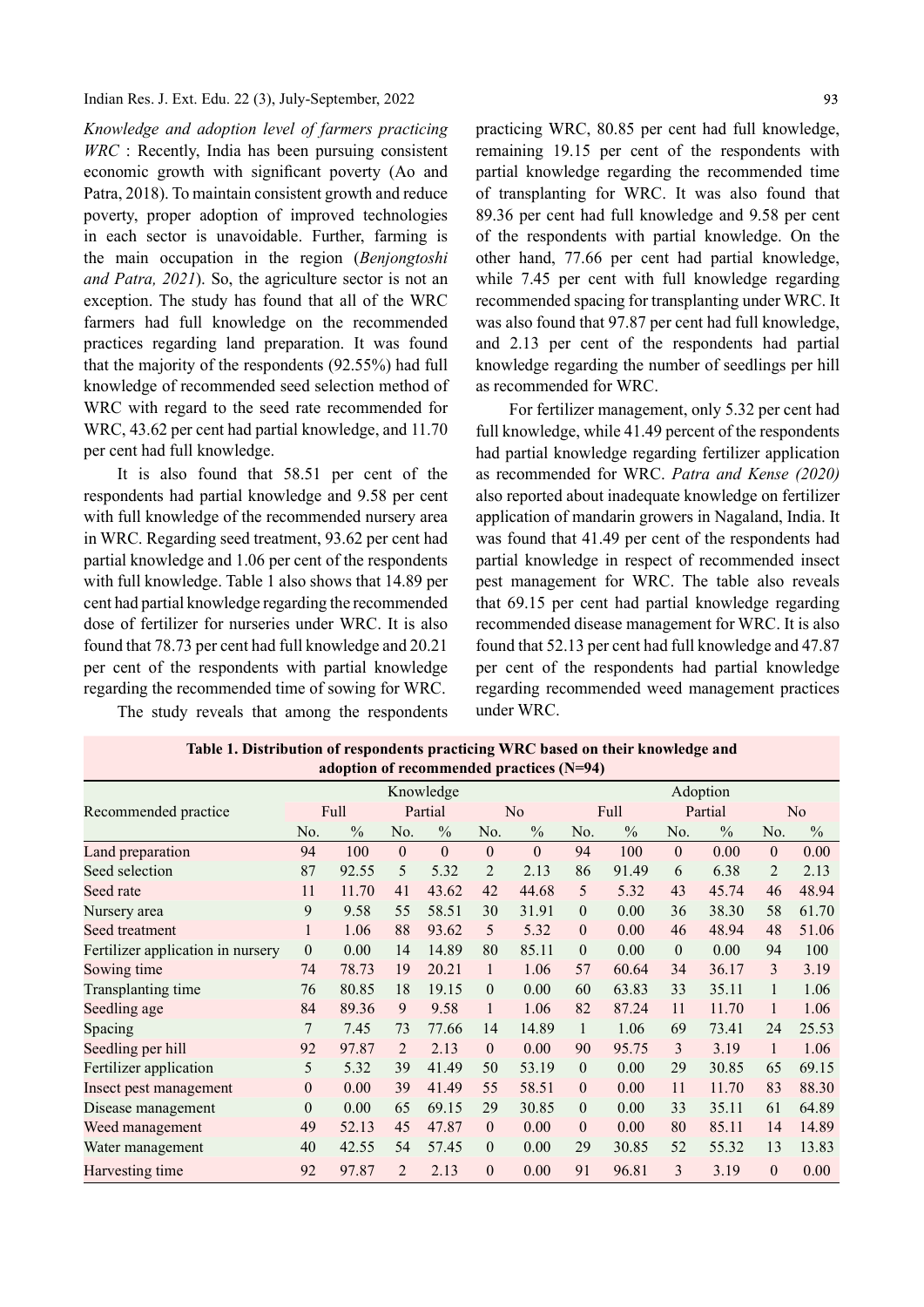Further, Table 1 indicates that among the respondents practicing WRC, 57.45 per cent had partial knowledge and 42.55 per cent of the respondents had full knowledge regarding recommended water management for WRC. In regard to harvesting time, 97.87 per cent had full knowledge and 2.13 per cent of the respondents had partial knowledge regarding harvesting time as recommended for WR.

Adequate technical knowledge directly influences the proper implementation of scheme (Ao et al. 2019) and it is also apparent in the adoption of technologies in the farming sector. Table 1 shows that all of the WRC farmers had full adoption of the recommended practice regarding land preparation. It is found that the majority (91.49 per cent) of the respondents had full adoption, followed by 6.38 per cent with partial adoption. It is also found that 5.32 per cent had fully adopted, and 45.74 per cent had partially adopted the recommended seed rate for WRC. Table 1 also indicates that 38.30 per cent had partially adopted the recommended nursery area for WRC. It is also found that 48.94 per cent partially adopted the seed treatment recommended for WRC. It also reveals that all of the respondents did not adopt the application of fertilizer recommended for nurseries under WRC. The table further reveals that, 60.64 per cent of the respondents fully adopted and 36.17 per cent partially adopted the sowing time recommended for WRC. It is also found that 63.83 per cent of the respondents had fully adopted, followed by 35.11 per cent of the respondents who had partially adopted the recommended transplanting time for WRC. Among the respondents practicing WRC, 87.24 per cent had fully adopted and 11.70 per cent of the respondents had partially adopted the recommended seedling age in WRC.

Further, Table 1 reveals that 73.41 per cent of the respondents had partially adopted and 1.06 per cent fully adopted the spacing recommended for WRC. The table also reveals that 95.75 per cent of the respondents had fully adopted, followed by 3.19 per cent who partially adopted the recommended seedling per hill in WRC. It was also found that only 30.85 per cent of the respondents had partially adopted the recommended fertilizer application for WRC and 11.70 per cent of the respondents had partially adopted the recommended insect pest management under WRC. Regarding disease management, 35.11 per cent of the respondents had partially adopted the disease management recommended for WRC.

Indian Res. J. Ext. Edu. 22 (3), July-September, 2022

Weed infestation in crops is also a reason for colossal production loss. It emerged as the  $5<sup>th</sup>$  important problem in king chilli cultivation in Nagaland, India (*Patra et al. 2019*) and the  $2<sup>nd</sup>$  most important problem in chow-chow cultivation in Mizoram, India (Patra and Lianzami, 2021). In the study area, around 85.11 per cent of the respondents had partially adopted the recommended weed management for WRC. It was also found that 55.32 per cent had partially adopted, followed by 30.85 per cent of the respondents who fully adopted the water management recommended for WRC. The table also shows that 96.81 per cent of the respondents had fully adopted and 3.19 per cent of the respondents had partially adopted the recommended harvesting time for WRC.

Table 2 reveals the distribution of respondents practicing WRC based on their knowledge and adoption level. It was found that 76.60 per cent of the respondents had a medium level of knowledge, followed by 11.70 per cent each with low level and high level respectively. It can be concluded that majority of the respondents had a medium level of knowledge. These findings are in accordance with the findings of Meena et al. (2012). The table also contains the information on the distribution of the respondents practicing WRC based on their adoption level. It is found that 63.83 per cent of the respondents had a medium level of adoption, followed by 19.15 per cent with a low level and 17.02 per cent with a high level. It can be concluded that the majority of the respondents are in a medium level in regard to adoption. These findings have in agreement with the results of the finding of Singh and Varshney (2010).

Knowledge and adoption of farmers practicing SRI : According to Table 3, all SRI farmers had full knowledge of the recommended land preparation practices for SRI. It is found that about 34.62 per cent had partial knowledge, and the remaining 7.69 per cent had full command on recommended practices related to seed selection for SRI. Table 3 further reveals that

Table 2. Distribution of respondents practicing WRC based on the knowledge and adoption level (N=94)

|              |     | Knowledge        | Adoption    |                  |  |  |  |
|--------------|-----|------------------|-------------|------------------|--|--|--|
| Categories   | No. | $\frac{0}{0}$    | No.         | $\frac{0}{0}$    |  |  |  |
| Low level    | 11  | 11.70            | 18          | 19.15            |  |  |  |
| Medium level | 72  | 76.60            | 60          | 63.83            |  |  |  |
| High level   | 11  | 11.70            | 16          | 17.02            |  |  |  |
|              |     | Mean = $61.20$ ; |             | Mean = $54.67$ ; |  |  |  |
|              |     | $SD = 3.49$      | $SD = 2.63$ |                  |  |  |  |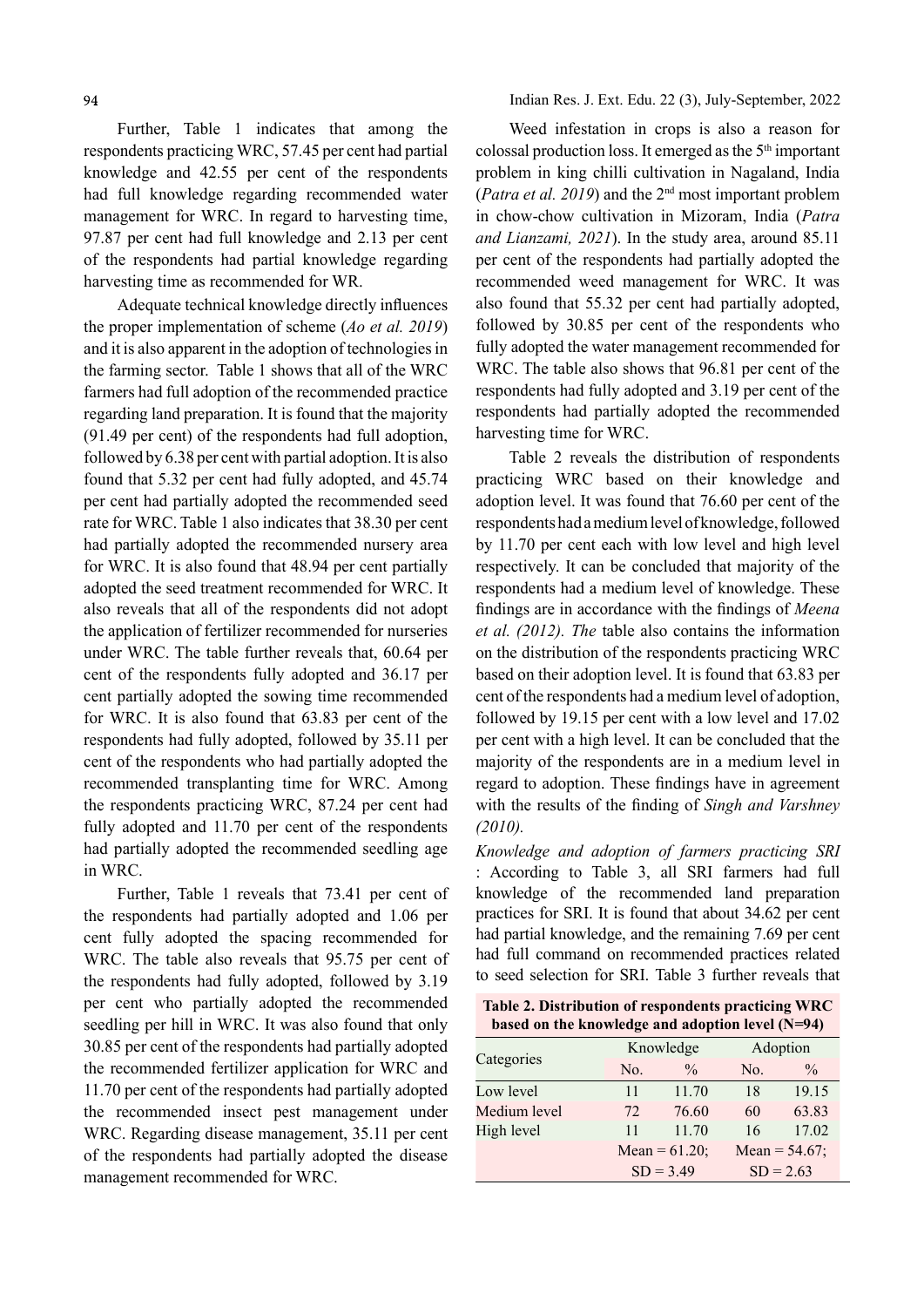34.62 per cent of the respondents had partial knowledge and only 19.23 per cent with full knowledge of the seed rate recommended for SRI. It was also found that 73.08 per cent of the respondents had partial knowledge of the seed treatment recommended for SRI. The table also reveals that 23.08 per cent had full knowledge and 11.54 per cent had partial knowledge regarding recommended water management in the nursery under SRI.

Table 3 also reveals that 76.42 per cent of the respondents had full knowledge and 23.08 per cent had partial knowledge on the method of transplanting recommended for SRI. In regard to sowing time, 80.77 per cent had full knowledge, and 11.54 percent of the respondents had partial knowledge on the sowing time recommended for SRI. The table also reveals that 80.77 per cent had full knowledge and 11.54 per cent of the respondents with partial knowledge of the transplanting time recommended for SRI. In regard to spacing for transplanting, 50 per cent had partial knowledge and 38.46 per cent of the respondents had full knowledge of the recommended spacing for transplanting in SRI. It is also found that all the respondents practicing SRI had full knowledge of seedling per hill recommended for SRI.

The table also reveals that 38.46 per cent of the respondents had partial knowledge about the recommended nutrient management for SRI. It was also found that only 19.23 per cent of the respondents

had partial knowledge of recommended insect pest management for SRI. The table further reveals that 26.92 per cent of the respondents had partial knowledge of the recommended disease management for SRI. It is also found that 57.69 per cent of the respondents had full knowledge, and 26.92 per cent of the respondents had partial knowledge regarding weed management recommended for SRI. It was also found that 46.15 per cent had partial knowledge, and 30.77 per cent had full knowledge of the recommended water management for SRI. Regarding harvesting time, 57.69 per cent of the respondents had full knowledge and 42.31 per cent of the respondents had partial knowledge on the recommended harvesting time in SRI.

Table 3 also contains the information on the adoption of recommended practices by respondents practicing SRI. It was found that 92.31 per cent of the respondents practicing SRI had fully adopted and 7.69 per cent had partially adopted the land preparation as recommended for SRI. It was also found that 23.08 per cent had partially adopted, and the remaining 7.69 per cent had fully adopted the recommended seed selection for SRI. Regarding seed rate, 46.15 per cent had partially adopted, and the remaining 3.85 per cent had fully adopted the recommended seed rate for SRI. The table also reveals that 61.54 per cent of the respondents had partially adopted the recommended seed treatment for SRI. It is also found that only 3.85 per cent had

| knowledge and adoption of recommended practices (N=26) |                |               |              |               |                |                |                |               |                |               |                |               |  |
|--------------------------------------------------------|----------------|---------------|--------------|---------------|----------------|----------------|----------------|---------------|----------------|---------------|----------------|---------------|--|
|                                                        |                |               |              | Knowledge     |                |                |                |               |                | Adoption      |                |               |  |
| Recommended practices                                  |                | Full          |              | Partial       |                | N <sub>o</sub> |                | Full          |                | Partial       |                | No            |  |
|                                                        | No.            | $\frac{0}{0}$ | No.          | $\frac{0}{0}$ | No.            | $\frac{0}{0}$  | No.            | $\frac{0}{0}$ | No.            | $\frac{0}{0}$ | No.            | $\frac{0}{0}$ |  |
| Land preparation                                       | 26             | 100           | $\Omega$     | 0.00          | $\mathbf{0}$   | 0.00           | 24             | 92.31         | $\overline{2}$ | 7.69          | $\theta$       | 0.00          |  |
| Nursery preparation                                    | 2              | 7.69          | 9            | 34.62         | 15             | 57.69          | $\overline{2}$ | 7.69          | 6              | 23.08         | 19             | 69.23         |  |
| Seed rate                                              | 5              | 19.23         | 9            | 34.62         | 12             | 46.15          | 1              | 3.85          | 12             | 46.15         | 13             | 50.00         |  |
| Seed treatment                                         | $\Omega$       | 0.00          | 19           | 73.08         | 7              | 26.92          | $\theta$       | 0.00          | 16             | 61.54         | 10             | 38.46         |  |
| Nursery water management                               | 6              | 23.08         | 3            | 11.54         | 17             | 65.38          | $\theta$       | 0.00          | 1              | 3.85          | 25             | 96.15         |  |
| Method of transplanting                                | 20             | 76.42         | 6            | 23.08         | $\theta$       | 0.00           | 11             | 42.31         | 11             | 42.31         | $\overline{4}$ | 15.38         |  |
| Sowing time                                            | 21             | 80.77         | 3            | 11.54         | 2              | 7.69           | 13             | 50.00         | 11             | 42.31         | 2              | 7.69          |  |
| Transplanting time                                     | 21             | 80.77         | 3            | 11.54         | $\mathfrak{D}$ | 7.69           | 13             | 50.00         | 11             | 42.31         | 2              | 7.69          |  |
| Spacing                                                | 10             | 38.46         | 13           | 50.00         | 3              | 11.54          | 3              | 11.54         | 10             | 38.46         | 13             | 50.00         |  |
| Seedling per hill                                      | 26             | 100           | $\mathbf{0}$ | $\theta$      | $\theta$       | 0.00           | 24             | 92.31         | $\overline{2}$ | 7.69          | $\mathbf{0}$   | 0.00          |  |
| Fertilizer application                                 | $\Omega$       | 0.00          | 10           | 38.46         | 16             | 61.54          | $\theta$       | 0.00          | 8              | 30.77         | 18             | 69.23         |  |
| Insect pest management                                 | $\overline{0}$ | 0.00          | 5            | 19.23         | 21             | 80.77          | $\mathbf{0}$   | 0.00          | 2              | 7.69          | 24             | 92.31         |  |
| Disease management                                     | $\overline{0}$ | 0.00          | 7            | 26.92         | 19             | 73.08          | $\theta$       | 0.00          | 3              | 11.54         | 23             | 88.46         |  |
| Weed management                                        | 15             | 57.69         | 7            | 26.92         | 4              | 15.38          |                | 3.85          | 17             | 65.38         | 8              | 30.77         |  |
| Water management                                       | 8              | 30.77         | 12           | 46.15         | 6              | 23.08          | 8              | 30.77         | 8              | 30.77         | 10             | 38.46         |  |
| Harvesting time                                        | 15             | 57.69         | 11           | 42.31         | $\theta$       | 0.00           | 13             | 50.00         | 6              | 23.08         | 7              | 26.92         |  |

Table 3. Distribution of farmers practicing SRI based on their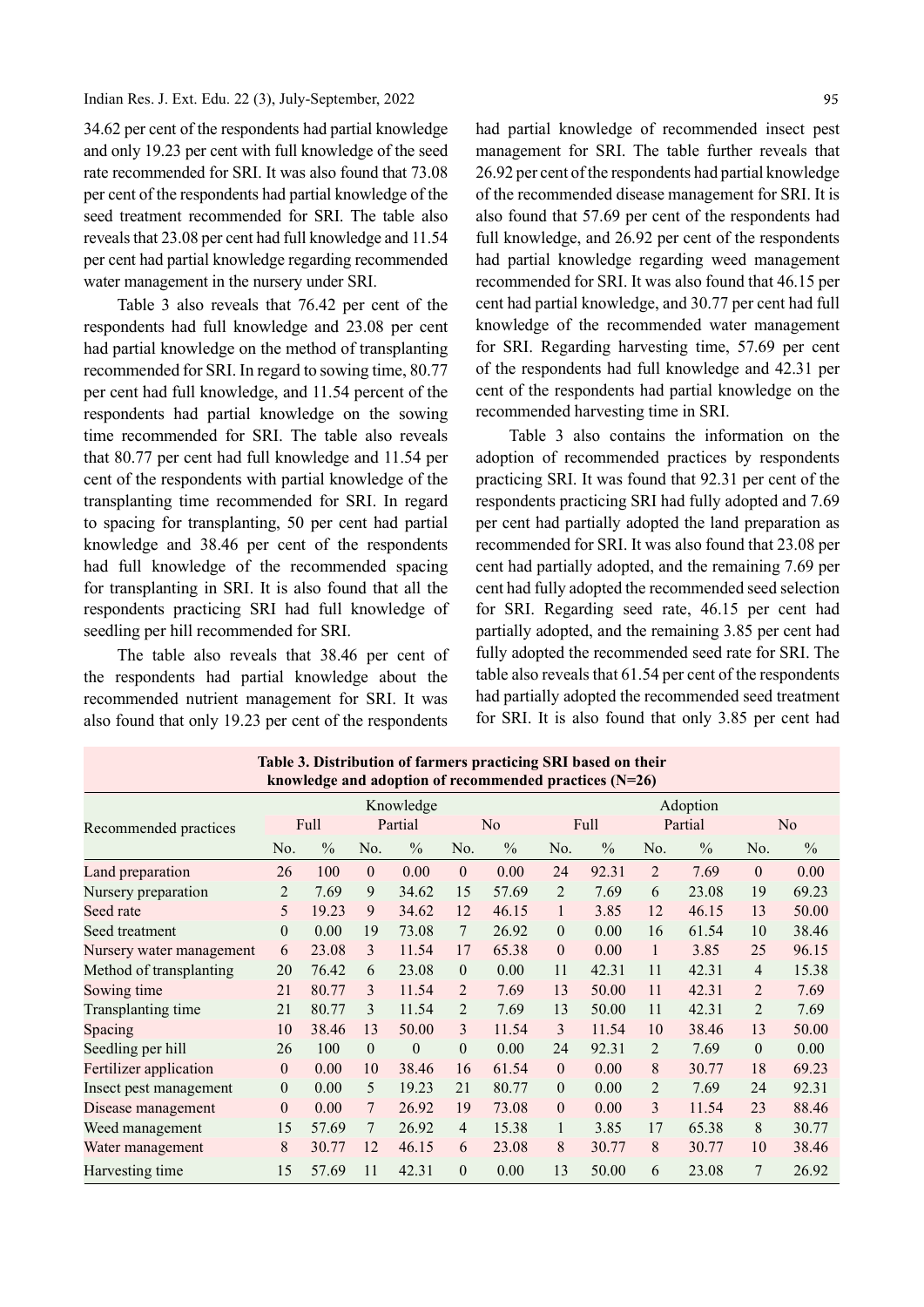partially adopted the recommended water management in the nursery under SRI. Regarding the adoption of recommended method of transplanting, 42.31 per cent each of the respondents had fully and partially adopted the recommendation, respectively.

Table 3 also reveals that among the respondents practicing SRI, 50.00 per cent had fully adopted and 42.31 per cent of the respondents had partially adopted the sowing time recommended for SRI. The table further reveals that among the respondents practicing SRI, 50.00 per cent had fully adopted and 42.31 per cent of the respondents had partially adopted the recommended time of transplanting for SRI. With regard to spacing, 38.46 per cent of the respondents had partially adopted and the remaining 11.54 per cent had fully adopted the spacing recommended for SRI. The table also reveals that 92.31 per cent of the respondents had fully adopted and the remaining 7.69 per cent had partially adopted the recommended seedling per hill in SRI. Among the respondents, 30.77 per cent had partially adopted the recommended fertilizer application in SRI. In regard to insect pest management, only 7.69 per cent of the respondents had partially adopted the recommended insect pest management for SRI. It is also found that 11.54 per cent of the respondents had partially adopted the recommended disease management for SRI. The table also shows that 65.38 per cent had partially adopted while only 3.85 per cent of the respondents had fully adopted the recommended weed management for SRI. The table also reveals that 30.77 per cent of the respondents had fully adopted, while another 30.77 per cent had partially adopted the recommended water management for SRI. Regarding harvesting time, 50.00 per cent had fully adopted, while 23.08 per cent had partially adopted the recommended harvesting time in SRI.

The study also reveals that among the respondents implementing SRI, 73.08 per cent had a medium level of knowledge, followed by 19.23 per cent with a low level and 7.69 per cent with the high level of knowledge. Therefore, it can be inferred that the majority of the respondents had a medium level of knowledge. It was also found that based on their adoption level, the majority of the respondents (80.77 per cent) had a medium level of adoption, followed by 11.54 per cent with a low level and 7.69 per cent with a high level of adoption. Therefore, it can be inferred that the majority of the respondents were in a medium level in regard to the adoption of different components of SRI (Table 4).

Indian Res. J. Ext. Edu. 22 (3), July-September, 2022

Table 4 Distribution of respondents practicing SRI based on the level of knowledge and adoption (N=26)

|              |                | Knowledge       | Adoption                    |               |  |
|--------------|----------------|-----------------|-----------------------------|---------------|--|
| Categories   | No.            | $\frac{0}{0}$   | No.                         | $\frac{0}{0}$ |  |
| Low level    | 5              | 19.23           | 3                           | 11.54         |  |
| Medium level | 19             | 73.08           | 21                          | 80.77         |  |
| High level   | $\mathfrak{D}$ | 7.69            | $\mathcal{D}_{\mathcal{A}}$ | 7.69          |  |
|              |                | Mean= $62.76$ ; | Mean= $50.91$ ;             |               |  |
|              |                | $SD = 4.91$     | $SD = 5.54$                 |               |  |

Table 5. Distribution of respondents according to their overall knowledge and adoption (N=120)

|          |     |               | Overall Knowledge Overall Adoption |               |  |  |
|----------|-----|---------------|------------------------------------|---------------|--|--|
| Category | No. | $\frac{0}{0}$ | No.                                | $\frac{0}{0}$ |  |  |
| Low      | 14  | 11.67         | 16                                 | 13.33         |  |  |
| Medium   | 89  | 74.17         | 86                                 | 71.67         |  |  |
| High     | 17  | 14.17         | 18                                 | 15.00         |  |  |
| Total    | 120 | 100           | 120                                | 100           |  |  |

Table 5 shows the distribution of respondents according to their knowledge level measured in terms of index score. The overall knowledge level of 74.17 per cent of the respondents was in the medium category, 14.17 per cent of the respondents were in the high category and 11.67 per cent of the respondents were in low category. The knowledge index was ranged from 55.28-74.80. The mean and standard deviation values were  $61.54$  and  $3.87$ , respectively. The findings are in accordance with the findings of *Garai et al.* (2020).

It was also found that 71.67 per cent of the respondents were in the medium adoption category, 15.00 per cent of the respondents were in the high category and 13.33 per cent of the respondents were in the low adoption category. The mean and standard deviation values were 53.86 and 3.78, respectively. The findings are in alignment with the findings of Sharma et al. (2016) and Patra et al. (2018). Further, Patra, Moasunep and Sailo (2020) adopted the concept of modernization index using the knowledge and adoption index of farmers and reported that around 89.52 per cent of the rubber grower in Nagaland had a medium modernization index.

Here an attempt had also been made to test the relationship between "knowledge index" (dependent variable) and other socio-economic characteristics of the respondents (Table 6). The correlation values between knowledge index and following socioeconomic variables- age, area under paddy, annual income, income from paddy, experience, mass media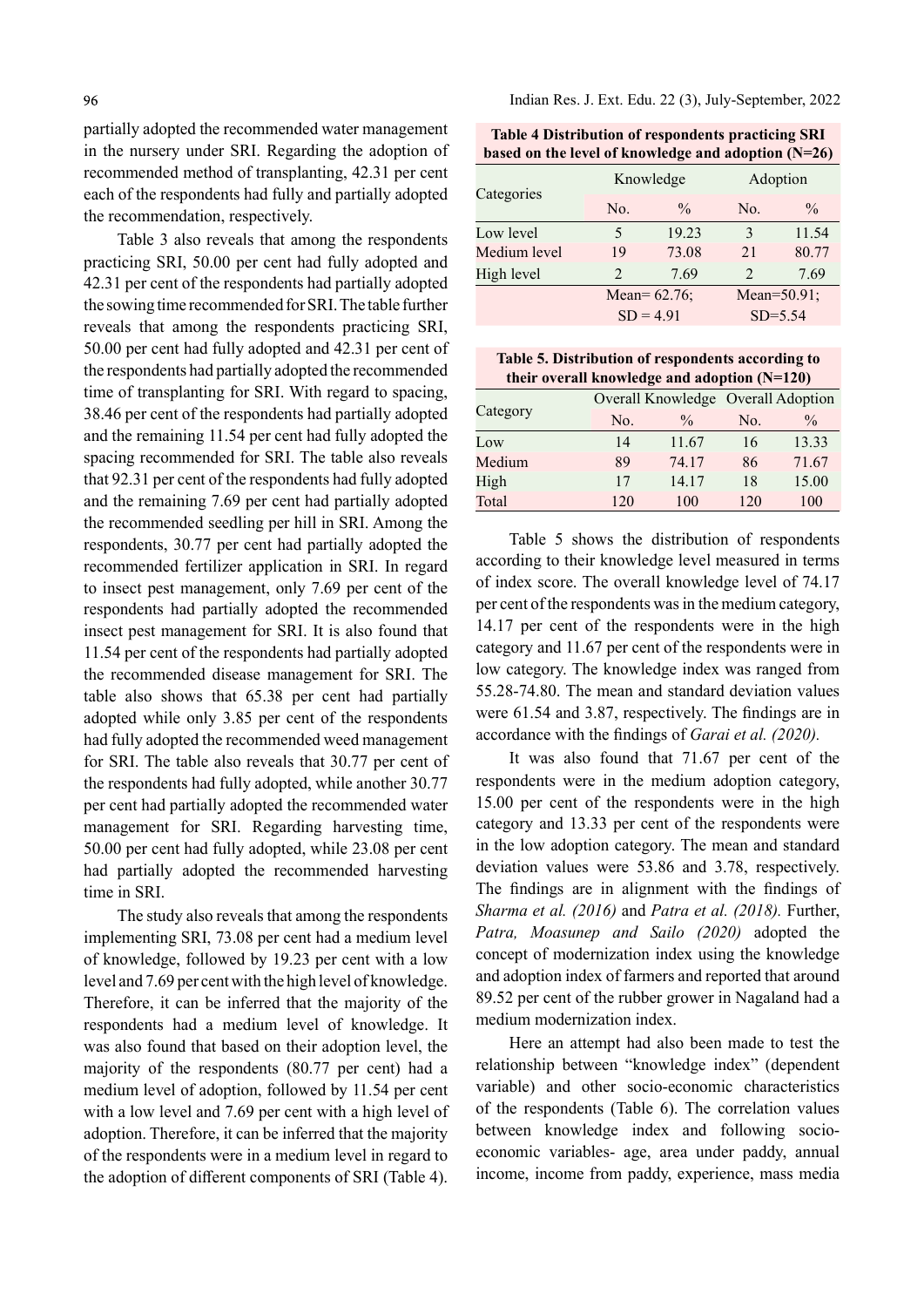Indian Res. J. Ext. Edu. 22 (3), July-September, 2022

Table 6. Relationship between socio-economic factors and knowledge index of paddy growers (N=120)

| Variables                                                                         | Value of 'r'  |
|-----------------------------------------------------------------------------------|---------------|
| Age                                                                               | $-0.011^{NS}$ |
| <b>Sex</b>                                                                        | $-0.220*$     |
| Marital status                                                                    | $-0.204*$     |
| Family size                                                                       | $-0.185*$     |
| Education                                                                         | $0.369**$     |
| Area under paddy                                                                  | $-0.029^{NS}$ |
| Annual income                                                                     | $0.027^{NS}$  |
| Income from paddy                                                                 | $-0.094^{NS}$ |
| <b>Extension contact</b>                                                          | $0.284**$     |
| Training exposure                                                                 | $0.186*$      |
| Experience                                                                        | $-0.117^{NS}$ |
| Mass media contact                                                                | $0.149^{NS}$  |
| Attitude<br>$*$ $\alpha$ <sup>'</sup> $\alpha$ $\alpha$ $\alpha$ $\beta$ $\alpha$ | $-0.188*$     |

\* Signifi cant at 5 per cent;

\*\* Significant at 1 per cent; NS- Not significant

contact were -0.011, -0.029, 0.027, -0.094, -0.117 and 0.149, respectively. The results were not statistically significant. The correlation values between sex, marital status, family size, training exposure, attitude and knowledge index were -0.220, -0.204, -0.185, 0.186 and -0.188 respectively. The results were statistically significant at 5 %. The correlation values between education, extension contact and knowledge index were 0.369 and 0.284, respectively. The results were statistically significant at  $1\%$  (Table 6).

Further, relationship between "adoption index" (dependent variable) versus other socio-economic characteristics of the respondents had analyzed (Table 7). The correlation values between socio-economic variables- age, sex, marital status, family size, area under paddy, annual income, extension contact, training exposure, mass media contact, attitude and adoption index were -0.065, -0.128, -0.086, -0.081, 0.051, 0.016, -0.150, -0.070, 0.105 and -0.031, respectively and the results were statistically non- significant. The correlation values between income from paddy, experience and adoption index were -0.183 and -0.212 were statistically significant at 5%. The correlation value between education and adoption index was 0.308 and the result was significant at  $1\%$  (Table 7).

## **CONCLUSION**

The present study was conducted to know more about the knowledge level and status of adoption of the recommended cultivation practices by the rice growers in the state of Mizoram, India. It was found that the overall knowledge and adoption level of

Table 7. Relationship between various socio-economic factors and adoption index of paddy grower (N=120)

| Variables                                 | Value of $\cdot$ r' |
|-------------------------------------------|---------------------|
| Age                                       | $-0.065^{NS}$       |
| <b>Sex</b>                                | $-0.128^{NS}$       |
| Marital status                            | $-0.086^{NS}$       |
| Family size                               | $-0.081^{NS}$       |
| Education                                 | $0.308**$           |
| Area under paddy                          | $0.051^{NS}$        |
| Annual income                             | $0.016^{NS}$        |
| Income from paddy                         | $-0.183*$           |
| Extension contacts                        | $0.150^{NS}$        |
| Training exposure                         | $-0.070^{NS}$       |
| Experience                                | $-0.212*$           |
| Mass media contact                        | $0.105^{NS}$        |
| Attitude<br>$\mathbf{r} \cdot \mathbf{r}$ | $-0.031^{NS}$       |

\* Signifi cant at 5 per cent;

\*\* Significant at 1 per cent; NS- Not significant

the respondents were at a medium level. Hence, the government should focus on awareness and adoption of improved practices for better production. Among the study community, it was found that the use of nutrients and fertilizer was highly neglected and the knowledge regarding this matter was also inadequate. Therefore, the government should arrange training to upscale their knowledge.

It was also observed that the farmers in the study area lacked proper knowledge on seed treatment, insect-pest management and disease management. The correlation values between sex, marital status, family size, training exposure, attitude and knowledge index were established statistically significant relationship at 5 %. The correlation values between education, extension contact and knowledge index were established statistically significant relationship at 1%. The correlations between income from paddy, experience versus adoption index were -0.183 and -0.212 and established statistically significant relationship at 5%. The correlation between education versus adoption index was 0.308 and established a significant relationship at 1%. Relevant and need-based training should be given to the farmers to upgrade their knowledge in these matters. The government should also take steps to motivate the farmers and improve their knowledge and adopt of the recommended practices in order to improve their production in order to meet the need of the state.

## CONFLICTS OF INTEREST

The authors have no conflicts of interest.